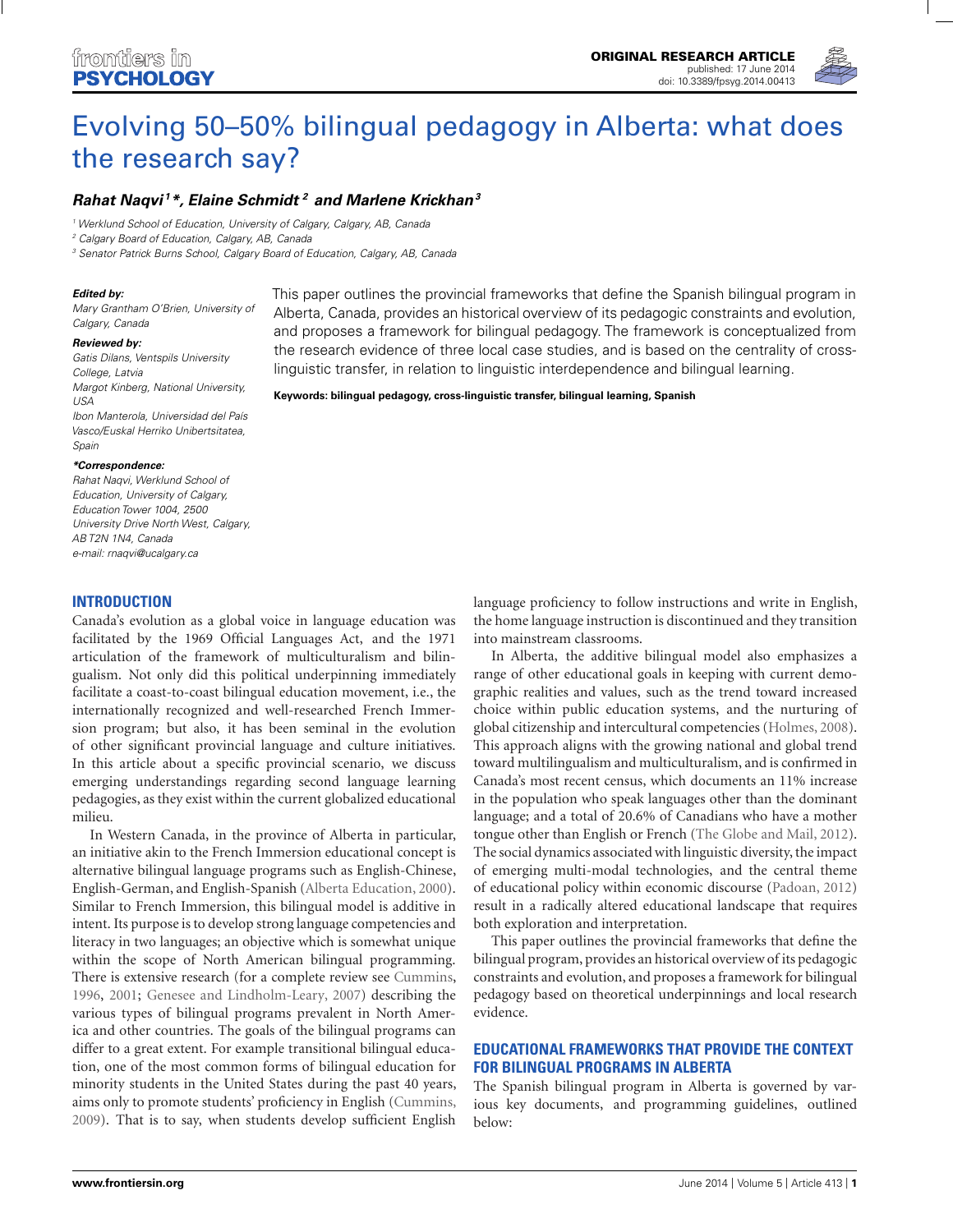### **ALTERNATIVE BILINGUAL PROGRAMS**

Section 11 of the School Act gives school boards the authority to offer instruction in French or any other language, and Section 21 creates opportunities to learn other languages through alternative programs [\(Alberta Education, 2000\)](#page-6-0). However, the Alberta Guide to Education states that all programs must offer a minimum of 50% of instructional time in an official language, i.e., English or French [\(Alberta Education, 2012\)](#page-6-0). Consequently, there is significantly less instructional time allotted to the additional language within a bilingual program than within French Immersion which can dedicate up to 100% of instructional time in French. Bilingual programs operate at 50% English – 50% in the target language at the elementary level, changing to 65% English – 35% in the target language at the junior high level, and 75% English – 25% in the target language at the senior high level, which is determined at the discretion of the school jurisdiction offering the program.

#### **ALBERTA BILINGUAL PROGRAMS OF STUDY**

All grades 1 to 12 bilingual programs share a common framework, rationale and broad objectives as outlined in the respective language arts programs of study. As these language programs with entry points at kindergarten and grade 1, were designed for learners with no previous knowledge of the language, bilingual programs are accessible to all students irrespective of linguistic heritage [\(Alberta Education, 2005\)](#page-6-0). Functional fluency in the L2 is targeted in each of the four competency areas (reading, writing, listening, and speaking), as well as the capacity for grade appropriate content learning in the L2.

#### **INTERNATIONAL SPANISH ACADEMY (ISA)**

Each alternative bilingual program has evolved somewhat differently and has been influenced by the international relationships that have been nurtured by both the province and each of the school jurisdictions involved. For example, the 26 Spanish bilingual program schools that are unique to the province of Alberta in Canada, have ISA status based on a memorandum of understanding (MOU) for Education Cooperation between the Ministry of Education and Science of the Kingdom of Spain and the Department of Education of the Province of Alberta. This MOU identifies general English-Spanish bilingual program expectations and strategies for advancing international relations and understanding between cultures, including access to visiting international teachers, resources, and professional development [\(Alberta Education, 2006](#page-6-0)).

# **PEDAGOGIC CONSTRAINTS AND EVOLUTION OF BILINGUAL PEDAGOGY**

From the outset, the alternative bilingual language programs in Alberta have been strongly impacted by the traditional assumptions and pedagogy of French Immersion, including strict segregation of learning by language and subject, and by the *maximum exposure hypothesis* implication that only 50% of time in L2 is a defic[iency](#page-6-0) [to](#page-6-0) [be](#page-6-0) [managed](#page-6-0) [relative](#page-6-0) [to](#page-6-0) [the](#page-6-0) [learning](#page-6-0) [of](#page-6-0) [the](#page-6-0) [L2](#page-6-0) [\(](#page-6-0)Cummins, [2001](#page-6-0)). The notion of creating a dual-language space for explicitly comparing and contrasting languages has not been considered best pedagogical practice, with the view that translation or code switching threatens L2 language growth [\(Cummins](#page-6-0), [2000\)](#page-6-0).

This article highlights challenges faced in light of the current research and emphasizes the need for a pedagogical shift from the *monolingual solitude assumption* to a more flexible approach to la[nguage pedagogy \(Cummins, 1979,](#page-6-0) [2005;](#page-6-0) Creese and Blackledge, [2010;](#page-6-0) [García and Sylvan, 2011;](#page-7-0) Ó Duibhir and Cummins, [2012](#page-7-0)). Drawing upon emerging theory on integrated models of language learning, i.e., the strongly supported view of *language-as-a-resource* [\(Escamilla and Hopewell, 2009\)](#page-6-0) and the *counterbalanced approach* to language learning in content areas [\(Lyster](#page-7-0), [2011](#page-7-0); [Lyster et al.](#page-7-0), [2013](#page-7-0)), researchers discuss the need to inform practice around evolving bilingual pedagogy and literacy acquisition. They highlight the learning potential associated with the *linguistic interdependence principle* [\(Cummins, 1981,](#page-6-0) [2001](#page-6-0)), and recognize *metalinguistic awareness* as being critical in the learning process [\(Ó Duibhir and Cummins](#page-7-0), [2012\)](#page-7-0).

The Spanish bilingual program has encountered a series of unique pedagogical constraints, which are partially rooted in the *monolingual solitude assumption* [\(Cummins](#page-6-0), [1979,](#page-6-0) [2008;](#page-6-0) [Howatt,](#page-7-0) [1984](#page-7-0)). First, by segregating languages of instruction into compartmentalized subject areas, English and Spanish are not integrated into a shared learning space, which could otherwise enhance students' ability to express their thought processes and to deepen knowl[edge creation across and between languages \(](#page-6-0)Celic and Seltzer, [2011](#page-6-0)). Second, when student curiosity is not peaked through relevant cross-curricular work, motivation decreases [\(Friesen and Jardine](#page-7-0), [2009](#page-7-0)); which in turn conversely impacts language learning [\(Cummins](#page-6-0), [2011;](#page-6-0) [Lyster, 2011](#page-7-0)). Third, the segregation of languages and subject areas restrict teachers' abilities to plan inter-disciplinary inquiry projects, and to assess students' literacy skills considering the entire scope of their linguistic abilities [\(Cummins, 2005](#page-6-0); [Escamilla and Hopewell](#page-6-0)[,](#page-7-0) [2010](#page-6-0)[;](#page-7-0) Soltero-González et al., [2010\)](#page-7-0).

These pedagogical constraints were further validated at the National Conference of the Association Canadienne des Professeurs d'Immersion in October 2013, in which renowned Canadian bilingual education researchers and advocates, Jim Cummins, Sharon Lapkin, and Fred Genesee engaged in dialog with administrators of Canadian French Immersion education about the need to update the monolingual instruction assumptions upon which French Immersion has operated for nearly 50 years. Empirical studies in recent years (see [Dressler and Kamil, 2006](#page-6-0) for a review) have consistently promoted the idea of cross-lingual interdependence. Results support Cummins' longstanding position that learners' common underlying proficiency be explicitly and strategically developed in order to maximize the cognitive, linguistic and socio-affective capacity of bilingual learners. Cummins posits that "if students are making cross-linguistic connections throughout the course of their learning in a bilingual or immersion program, why not nurture this learning strategy and help students to apply it more efficiently?"[\(Cummins, 2014](#page-6-0)).

This perspective is further strengthened by Garcia's idea of translanguaging based on extensive research with Spanish-English bil[ingual](#page-7-0) [students](#page-7-0) [and](#page-7-0) [communities](#page-7-0) [living](#page-7-0) [in](#page-7-0) [New](#page-7-0) [York](#page-7-0) [\(](#page-7-0)García, [2009\)](#page-7-0). According to Garcia, the blurred lines between the languages of bilinguals make it important to consider the pedagogical implications and potential cross-linguistic strategies that arise from this interconnectedness. Moreover, within the context of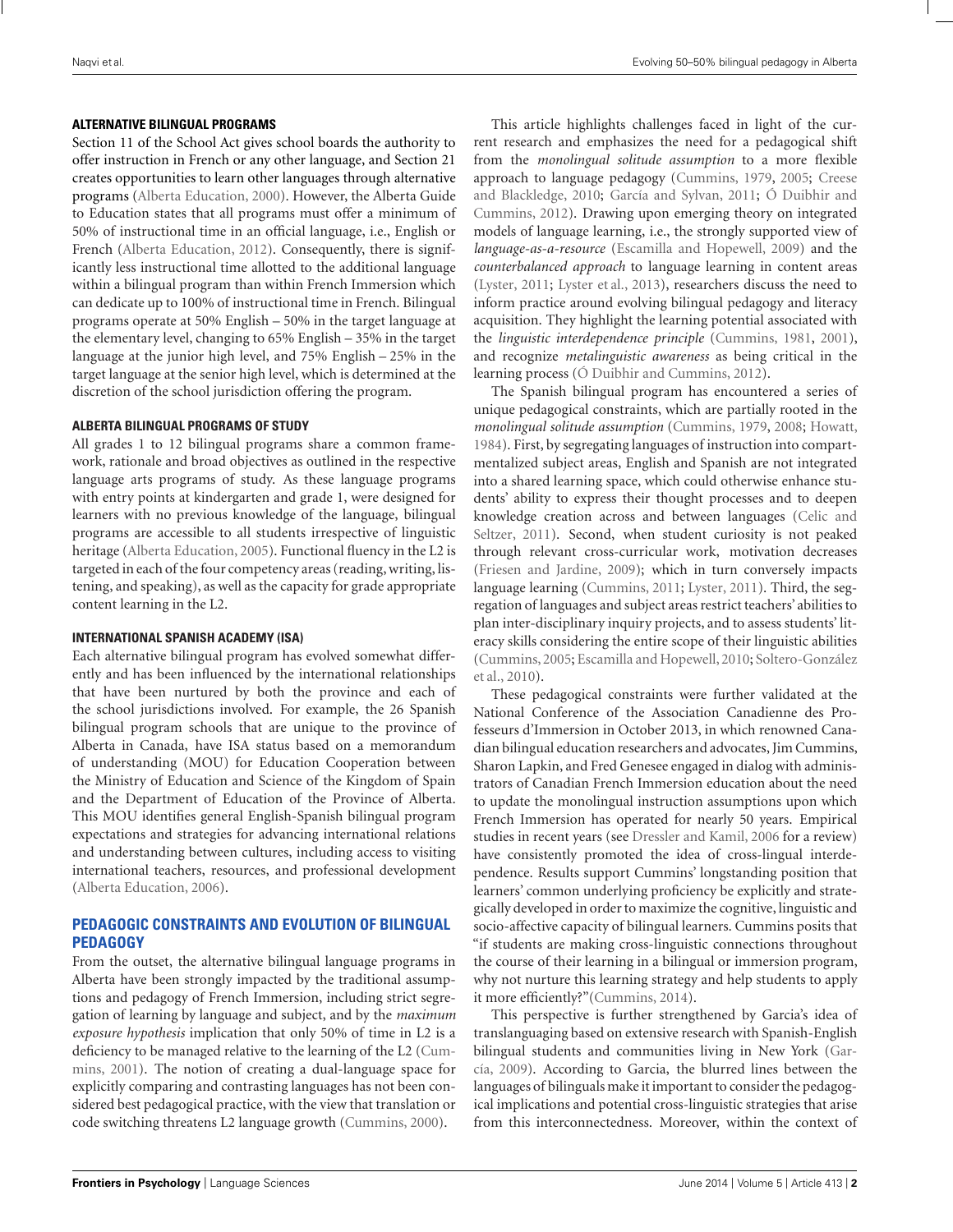interlanguage awareness, effective instructional strategies promoting two-way transfer across languages in mainstream multilingual classrooms produce clear evidence of how students develop a critical awareness of the social and cognitive functions of languages in their lives [\(García](#page-7-0), [2009](#page-7-0)).

Although specific to the Spanish bilingual model in Alberta, the proposed framework which promotes general beliefs and values around teaching for transfer across languages is equally valid for other multilingual learning and teaching contexts.

# **RESEARCH EVIDENCE THAT INFORMS A CONCEPTUAL FRAMEWORK FOR 50–50% BILINGUAL PEDAGOGY**

Between 2011 and 2013 a three part research study was carried out through ongoing collaboration between researchers at the University of Calgary and a Calgary public school district (school-based leaders and teacher practitioners in a primary Spanish bilingual context). In this district, the Spanish bilingual program has grown from approximately 125 students in kindergarten to grade 2 at its inception in 2001, to 3002 students, kindergarten to grade 12 in 2013 [\(Calgary Board of Education, 2013](#page-6-0)). To date a vast majority of the students entering the program have been native English speakers who have no previous knowledge of the Spanish language, albeit previously noted national census data shows changing trends in this regard. The continual program growth experienced within the district provoked the need for action research in various components of instructional planning and pedagogy.

The articulated research questions for each study are:

- (1) How can the introduction of dual language books (DLB) be used as an instructional strategy in the Spanish bilingual classroom, for strengthening young emerging bilinguals' explicit awareness of both English and Spanish?
- (2) How can authentic task design strengthen cross-linguistic transfer and bilingual identities?
- (3) (a) What are the critical principles of an evolving bilingual pedagogy within a holistic learning context? (b) What is the nature of professional learning support needed to leverage such a shift in bilingual pedagogy?

Researchers examined the initial findings of each of the subsequent action research studies in which teachers and students explored the role of cross-linguistic transfer relative to engaging content learning, literacy development in both languages, and pedagogic approaches to second language acquisition. Emerging trends from each of the studies' key findings were then extrapolated and further described in a proposed framework for bilingual pedagogy.

#### **PART 1: DUAL LANGUAGE BOOKS IN KINDERGARTEN AND GRADE 1**

Dual language books are illustrated books, written in two languages: generally, one language is featured on a page, and the facing page features the other language. By reading these languages in tandem [\(Sneddon](#page-7-0), [2009\)](#page-7-0), it is possible to allow language learners to access a unique fund of knowledge and encourage transfer of c[onceptual](#page-6-0) [knowledge](#page-6-0) [and](#page-6-0) [skills](#page-6-0) [across](#page-6-0) [languages](#page-6-0) [\(](#page-6-0)Cummins et al., [2005](#page-6-0)). This study explored the question: how can the introduction of DLBs be used as an instructional strategy in the Spanish bilingual classroom, for strengthening young emerging bilinguals' explicit awareness of both English and Spanish?

### *Participants and methodology*

The research involved 102 students in kindergarten and grade 1, several grade 3 and grade 4 students selected as reading partners and four teachers and parents. Informed consent was obtained for the varying participants, based on district-level ethics protocols. The researchers organized several professional development sessions hosted by the school in which best practices were shared for developing holistic bilingual literacy instruction. As part of these sessions, DLBs were introduced as possible instructional tools and further information was provided to the parent community through letters and meetings. Several goals were identified: (a) to establish targeted instructional strategies for enhancing metalinguistic awareness in pre-readers, (b) to draw in parents as educational partners within the bilingual program, and (c) to encourage older students in the school to participate as readers in the DLB reading program.

Preparatory work to discuss the principles and functions of DLB reading included a 1-hour session for parent readers and mini-sessions for selected grade 3 and grade 4 advanced student readers. Three 20 minute DLB reading sessions, filmed by researchers and assistants, were held weekly and attended by the parent readers. In the first reading, the teacher built vocabulary in Spanish for the text and read a page in Spanish, followed by a parent reading the same passage in English. In the second reading, the parent participant read in Spanish (L2), and the teacher read in English with a focus on explicit metalinguistic awareness. This included vocabulary building, drawing on previous experience with themes, and direct comparisons between the two languages. This was aided by projecting the books using interactive white boards (Smart board technology). In the third reading, the grade 3 and grade 4 students read the text with their younger buddies (kindergarten or grade 1) in six small groups (each group was provided with a copy of the dual language text). The grade 3 and grade 4 students made observations, asked questions, modeled leadership, and interacted with the kindergarten readers about the DLB texts.

All sessions were recorded to capture conversation between all participants on the similarities and differences between languages. Teacher participants, together with other colleagues on the campus, analyzed the video recordings for evidence of metalinguistic awareness. These recordings were also used in professional learning community discussions.

## *Results*

When students within the early years bilingual context are provided with strategic mini-readings of DLBs, students, teachers, parents, and student readers have permission to explore commonalities and differences between languages and initiate conversations about language as an object of thought and a resource for enriching interdependent language proficiencies. Further, when languages are displayed on the interactive whiteboard so that comparisons can be made as a class, students develop sophisticated metalinguistic awareness, which supports not only strong second language learning, but also enhances students' knowledge of their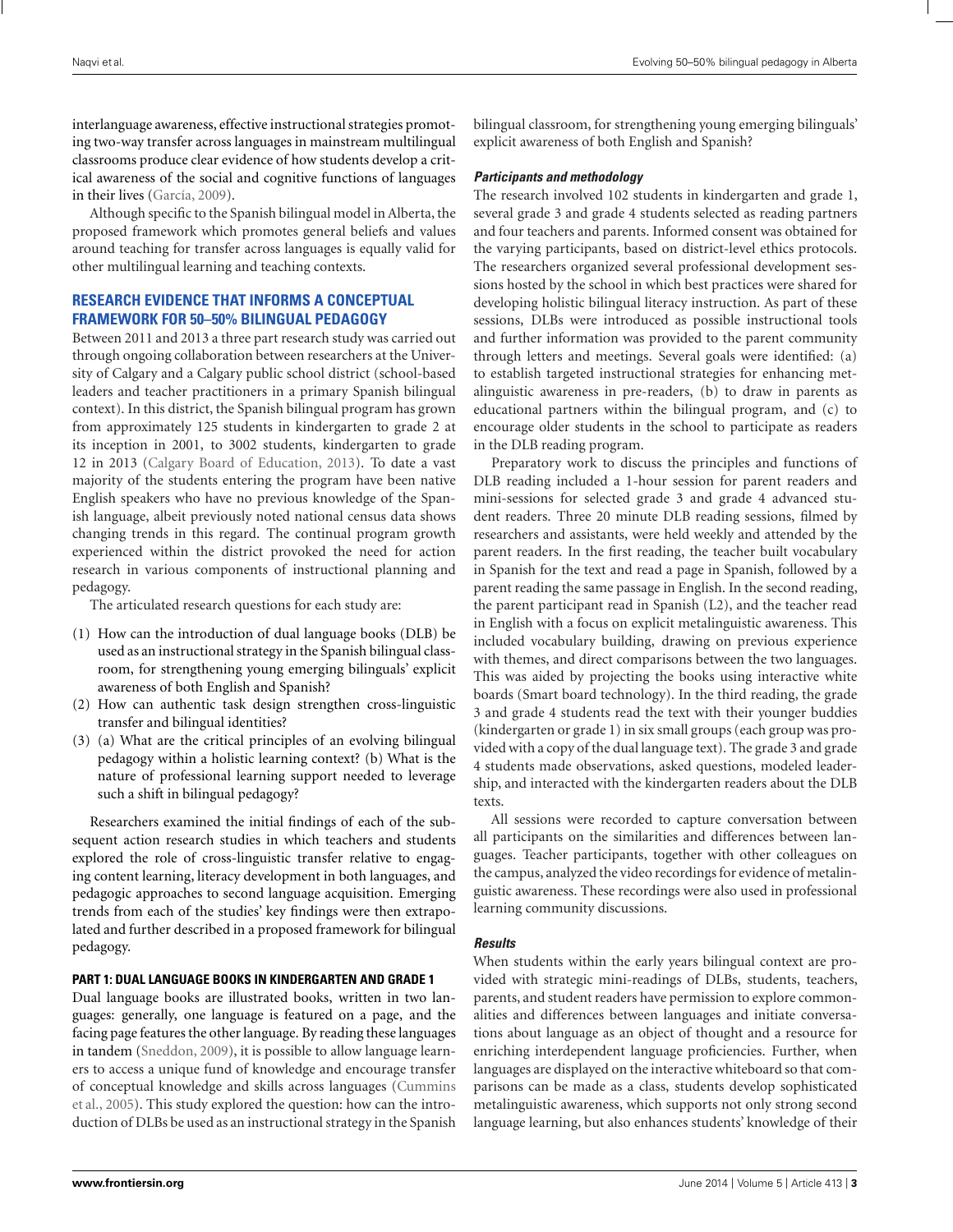first language. During a reading of a DLB the teacher reflected on the purposeful way that students engaged with both languages, for example one student commented on the different number of letters in the Spanish and English alphabet because the ñs (*ehnyeh*) in Spanish adds another sound and symbol to the Spanish alphabet.

Results taken from video vignette analyses also demonstrated development of leadership skills in student readers as they modeled their bi-literacy and bilingual identity to younger participants. Older students facilitated heightened language awareness and comparison of similarities and differences in text between English and Spanish through a series of noticing exercises. From the professional learning perspective, as a result of the use of DLBs teachers engaged in discussion and exploration of pedagogical strategies to support the growth of metalinguistic awareness, bi-literacy and the emerging bilingual identity of young readers.

As well as increasing parent community involvement in the classroom as a result of volunteering as DLB readers, this process provides the opportunity to coach parents in ways of using bilingual texts to engage readers at home and to further promote metalinguistic awareness in young children. Students were exposed to different accents in Spanish. One teacher described how two mothers from different Hispanic backgrounds had to verify certain words before reading. "So when we were reading the Spanish both of them at different times had to take the turnip book in particular. The lady who was from Mexico had to take and she had to write down words that were written in Spanish because she never heard them before. Same with Señora C from Chile she identified words that she had never seen before."

## **PART 2: CROSS-LINGUISTIC VIDEO LITERACY PROJECT IN GRADE 3 AND 4**

Through a single case study the researcher explored the question: How can authentic task design strengthen cross-linguistic transfer and bilingual identities? The aim was to determine what specific aspects of cross-linguistic transfer occurred when engaging in research on the ancient civilization of Peru in L1 (English), and transferring knowledge into the development of a modern Indian Jones story in L2 (Spanish). The video production included creating characters and a plot, writing a script in small groups, and acting in, filming and editing the video recordings in both L1 and L2.

## *Participants and methodology*

Over a period of 6 months a multi-grade bilingual teacher, an English speaking professional videographer and 23 grade 3 and grade 4 students participated in this project. Data from the teacher interviews, student learning artifacts, student responses and selfreflections was collected and the results triangulated through the lens of three main aspects of cross-linguistic transfer: conceptual knowledge, linguistic elements, and metacognitive/metalinguistic effects [\(Ó Duibhir and Cummins, 2012](#page-7-0)).

## *Results*

Analysis of the data revealed the effects of the teacher's intentionality in bridging conceptual knowledge between the program of studies (Spanish) and the personal, lived experiences of the students (English). Knowledge was created and shared using extensive collaborative dialog, a key precursor to the writing process, which students later worked on together in small groups. The teacher extrapolated key outcomes in the program of studies for both languages, emphasizing the common processes for social and cognitive development. She sought out how the students could build their vocabulary in Spanish, while also learning, building and investigating in English to broaden their knowledge base. This approach positively influenced simultaneous, bilingual literacy growth as well as the integration of learner identity across and between Spanish and English.

Through analyzing student speaking parts of the video project, an active interlanguage phase that includes awareness of content in both languages is evident. The teacher regularly conducted conferences on linguistic elements with small groups of students to build vocabulary, grammatical structures and syntax as the transfer of linguistic elements was weak (verb tenses, word gender, syntax, and [possession\).](#page-7-0) [These](#page-7-0) [results](#page-7-0) [support](#page-7-0) [earlier](#page-7-0) [work](#page-7-0) [by](#page-7-0) Verhoeven [\(1994](#page-7-0)), in which syntactic functioning transfer is poor. These conferences occurred strategically and in response to expressed student needs. Students also showed sophisticated levels of awareness about these linguistic elements. During student focus group interviews and in reflection journals, they commented on how their language had changed through more exposure to explicit instruction in sentence structure and syntax.

Salient to the process of inquiry was the ongoing feedback that the teacher requested of the students in their own, and each other's learning, including evaluating one another's Spanish scripts, and assessing aspects of oral language production through studentcreated rubrics. A final reflection piece was given to students at the conclusion of the project with questions posed in English, such as: *what new skills did you learn?* and, *how will these skills help you in your life, or in another project?* The teacher described the metacognitive and metalinguistic awareness processes as being integral to the building of self-awareness throughout content and language learning.

Results of the case study confirm that students' engagement through meaningful, relevant inquiry is the most significant indicator of their level of engagement with the second language. Engagement is best supported through multi-disciplinary tasks which intentionally enlist both L1 and L2 in the creation of cross-linguistic knowledge transfer and ultimately enhance bi-literacy and growth of bilingual identity in learners. Multidisciplinary tasks also facilitate strategic engagement of metalinguistic awareness and explicit development of features of the L2.

## **PART 3: PROFESSIONAL LEARNING JOURNEY OF SPANISH BILINGUAL PROGRAM TEACHERS**

The multi-faceted goals of this provincially mandated additive bilingual model combined with the lack of an articulated pedagogy for this model, produced a complex pedagogic challenge for bilingual program teachers and leaders. They attempted to shift their professional practice to explore bilingual pedagogy, and simultaneously to identify, nurture, and sustain the professional learning process needed to advance this exploration. Consequently this study addressed a two-part question: (a) what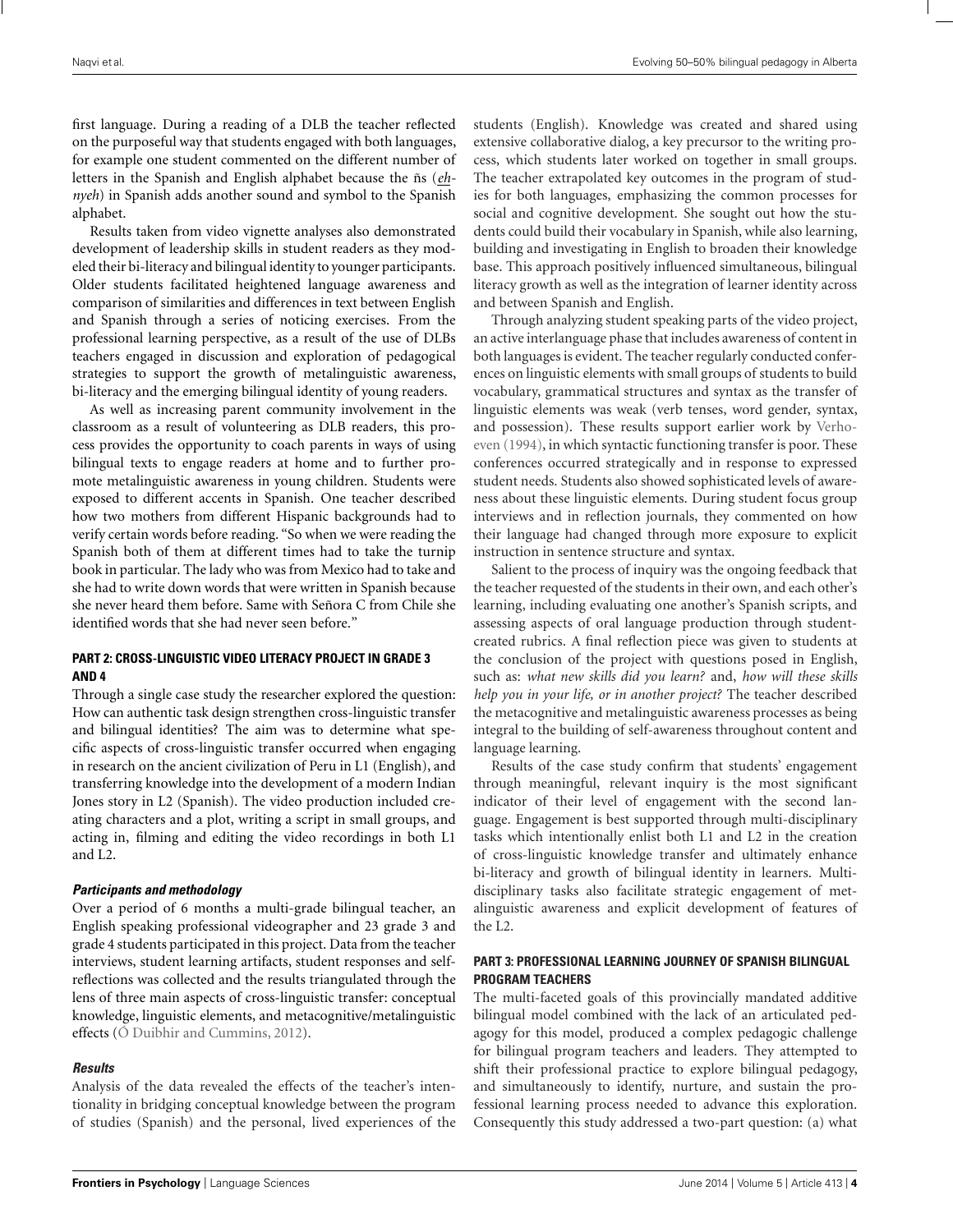are the critical principles of an evolving bilingual pedagogy within a holistic learning context? and, (b) what is the nature of professional learning support needed to leverage such a shift in bilingual pedagogy?

### *Participants and methodology*

Over a period of three school years a campus team of 25 kindergarten to grade four Spanish-English bilingual program teachers participated in the study.Within the school's Professional Learning Community (PLC) structure, members of the team collaborated in designing authentic inquiry-based learning tasks across the two languages (L1 and L2), exploring the tasks with students, and then collecting, sharing and analyzing artifacts and feedback with colleagues in the PLC context. The bilingual pedagogic challenges and strategies and the collaborative professional learning needs were tracked through several cycles of professional inquiry during the 2010–2011 school year. Qualitative data was gathered using the tools of individual teacher questionnaires, a teacher focus group, and PLC reflections. As well, at the end of the year, four grade 3 and grade 4 students were interviewed to validate and further inform teacher perceptions about this experience. During the next two school years 2011–2012 and 2012–2013, two individual follow-up teacher video interviews were conducted, and additional professional learning community questions were generated during a staff retreat. This additional data contributes to building a longitudinal perspective about this professional learning experience.

#### *Results*

Through the eyes of practicing bilingual teachers and corroborated by student voice, this study tracks shifts in practice from traditional teacher-directed language learning to increased designfor-learning that capitalized on activation of cross-linguistic transfer. Teachers cited examples of increasing sophistication in critical thinking and increased levels of intellectual engagement as students made conceptual connections and applied skills across languages. One teacher describes both languages as the tools that support the content, which is the star of each conversation. She continued to say that sometimes students are not aware that they are asking a question in Spanish. At the same time, students articulated approaches and strategies for dealing with language related challenges, which demonstrates increasing awareness of their personal control of learning. For example one student commented on the ease of learning when connections existed between the classroom languages, and another student articulated how her strategy to independently borrow and read library books in L2 has positively impacted her Spanish pronunciation and her confidence to take risks in learning. From the perspectives of teachers and students, engagement in learning was being activated by the discovery of meaningful connections across content and across languages. Further, engagement facilitated by cross-linguistic transfer contributed positively to the growing bilingual identity of students, as was demonstrated by the increased amount of natural flow between languages.

Teachers quickly identified pedagogic questions and challenges relevant to a shift that focuses on cross-linguistic learning in a holistic environment. This includes questions about task design and strategies for cross-linguistic transfer, appropriate interactive classroom structures for L2 practice and feedback, and principles of instructed language learning as they pertain to the effective role of L1 and access to extended time to L2. Teachers were adamant that access to expert knowledge on current pedagogy and collaborative exploration of professional learning environments including, observation, peer coaching and resource development are critical to the effective evolution of a 50–50% bilingual pedagogy.

To summarize, this professional inquiry perspective data supports several key findings: (1) when students learn in holistic contexts, there is strong evidence of cross-linguistic transfer, as well as growing metalinguistic awareness and an evolving bilingual identity, (2) teachers identified their need for articulating appropriate second language acquisition strategies within this context and for facilitating student collaboration environments, (3) teachers identified their need for access to expertise on second language pedagogic approaches, and for regular collaborative inquiry and peer-coaching opportunities.

# **FRAMEWORK FOR BILINGUAL PEDAGOGY: THE ROLE OF CROSS-LINGUISTIC TRANSFER**

As a result of ongoing research and collaboration between the school jurisdiction and the University of Calgary, the authors propose a conceptual framework representing an evolutionary shift in pedagogical practices in elementary bilingual schools. While the principles highlighted below are specific to one elementary Spanish bilingual school, they provide relevance to other bilingual settings in Alberta as well. In the framework shown in **[Figure 1](#page-5-0)** the researchers situate cross-linguistic transfer, rooted in the *principle of linguistic interdependence*, at the center of bilingual learning. Cross-linguistic transfer at the center facilitates a flexible, reciprocal and dynamic interplay between content, language and the student learning experiences. When viewed as a theory of action, the framework proposes that when learning in the bilingual context focuses on two-way transfer across languages, then learners will develop stronger metalinguistic awareness and enhanced biliteracy skills; while experiencing greater student engagement and therefore nurturing bilingual identities.

Our data demonstrates that as teachers and students involved in the three action research studies explored the potential of cross-linguistic transfer in various learning contexts, they experienced extensive examples of linguistic interdependence and related learning effects. Below, in the words of teachers and students, we present examples that illustrate the specific elements of this conceptual framework in relation to these experiences.

## **BI-LITERACY DEVELOPMENT**

In the professional learning study teachers repeatedly commented that students were trying strategies without being asked, and transferring the literacy skills from language to language. Comments included: "Students are independently transferring English story telling skills to relevant Spanish language contexts"; and "students spontaneously switched to debating in Spanish during a news debate started in English." Another teacher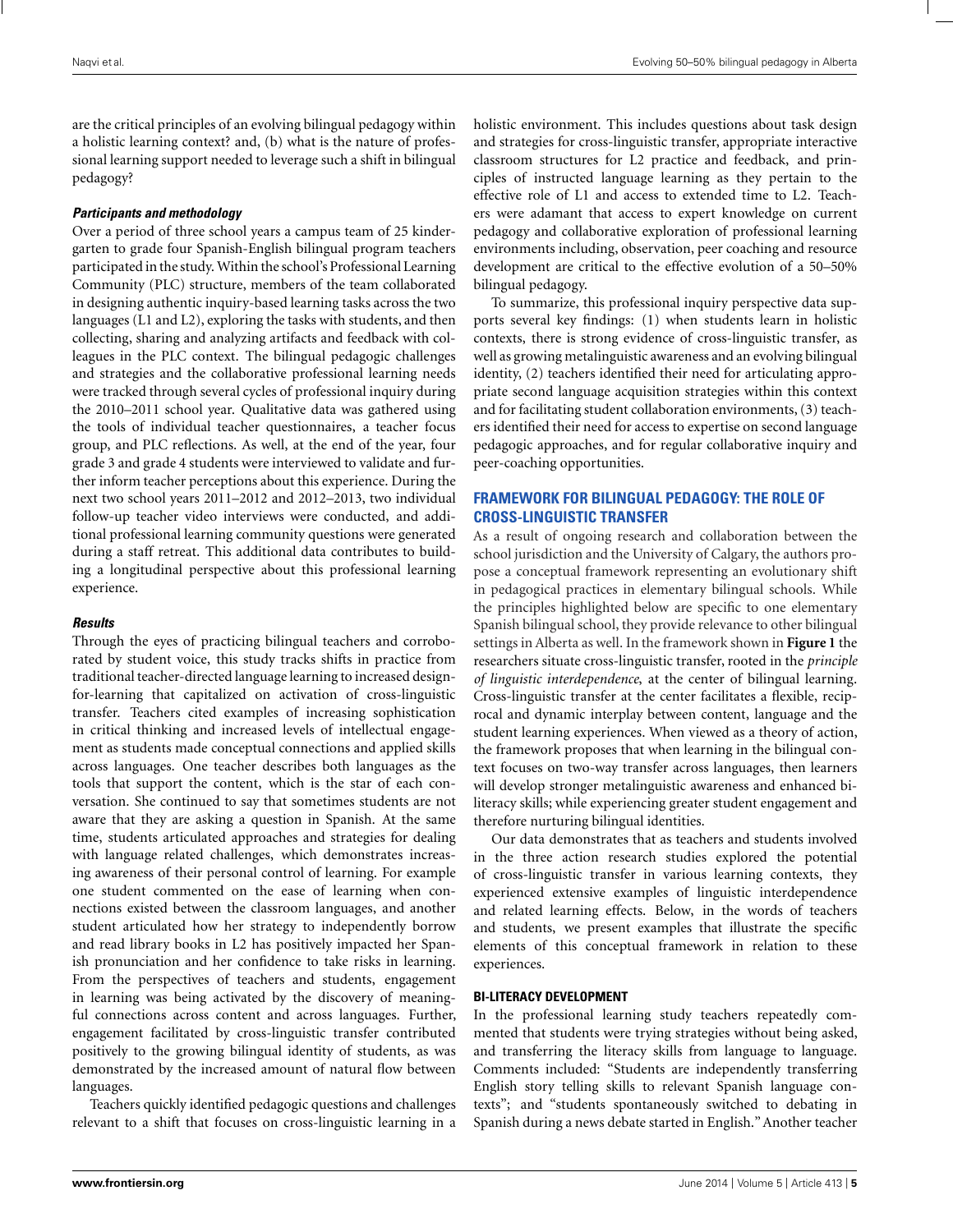<span id="page-5-0"></span>

commented on her own uncertainty as to whether she had taught students the structuring of informative texts in Spanish or in English, she concluded by saying that ultimately it did not matter because meaningful learning was happening in both languages and the knowledge and skills taught or practiced in one language were soon applied in other relevant learning contexts. In the DLB study teachers provided similar examples where students were building a deeper knowledge of the two languages: "It was really fun and delightful to see one of my students," "Well Señorita M. those two sounds are the same when you hear them but they're written differently in the book."

# **BILINGUAL IDENTITY**

Teachers and students provided many examples of personal engagement in either language when students participated in meaningful tasks and in a risk-supported environment. One student described his experience: "sometimes it just happens (in the other language), it comes to mind and I switch." A student participating in the video literacy project said: "We came up with all the ideas in our head in English, and it just came out in Spanish. There was no – like – How do you fit this word in here?" Another student shared: "at home in the middle of dinner, I speak some in Spanish!" Children as young as 4 years old were negotiating varying colloquial terms for "school bus" in varying Spanish-speaking countries, discussing the "wua-wua" in Cuba and the "camion" in Mexico.

# **METALINGUISTIC AWARENESS**

As the study progressed students were able to articulate specific aspects of their own languaging which had changed since being in the bilingual program. For example when reflecting on the video literacy project a student said: "When I was in kindergarten I used to say," "Yo gusta." Now that I am in grade 4, there is no such thing. Now it's "A mi me gusta." Another student shared: "In kindergarten I couldn't say anything, now I can say paragraphs and sentences, I can finally write in Spanish." They reflect on how they spoke initially and on how their understanding of grammatical elements and usage had grown. As such, they recognized their own growth along the interlanguage continuum. Another student contrasted the two languages: "the easiest part of learning Spanish is the sounds, the way you pronounce is the way you read it, but in English there are funny sounds; you can guess what the word is in English."

# **STUDENT ENGAGEMENT**

Authentic tasks are at the heart of student engagement and when cross-linguistic transfer is employed to deepen the learning experience, heightened student engagement and more self-directed learning follows. As one teacher commented: "They didn't ask for help, they use their English skills..."; and from a students' perspective: "Everything is connected in our class [topics in English and Spanish], it helps us if it's connected." One teacher described the level of ownership for learning that she was now experiencing with her students: "They told me what to write on their report cards and once they did that they owned it, they are engaged and it leads to the adjustment cycle." Within the context of the DLB readings grade 3 and 4 students read to the grade 1 students in Spanish and asked them to identify linguistic differences between English and Spanish. "Today, in our last reading one group with Jessica's kids were umm Señora, we are, we have challenged these grade ones today, we are challenging them to find five differences." Within the video literacy project, the teacher described her planning processes in this way: the students all began to think about how they could tie in the Incan [people] with a story that sparked their interest in unraveling ancient clues. We discussed what types of personalities and characters they wanted to include. And we held onto that piece that excited them in the theaters about Indiana Jones, and with that they began to create their own story. I began to think, most of the background information was conducted in English. "How could we take that interest and start to transform it, and to build their Spanish vocabulary around it?"

We specifically refer to the  $\acute{o}$  Duibhir and Cummins [\(2012](#page-7-0)) report, in which extensive research highlights similar evidence to support the view that:

"literacy-related skills and knowledge can be transferred across languages. When teachers encourage this transfer explicitly they make learning more efficient for the learners and reinforce effective learning strategies." (p. 12).

This position is reinforced and mandated in the Alberta bilingual programs of study, wherein the rationale explicitly addresses cross-language competence, stating that many of the first language skills of learners are transferable within the stated bilingual programming context and that in acquiring a new language, these skills [can also be transferred to the first language \(](#page-6-0)Alberta Education, [2005](#page-6-0)). This document further identifies effective bilingual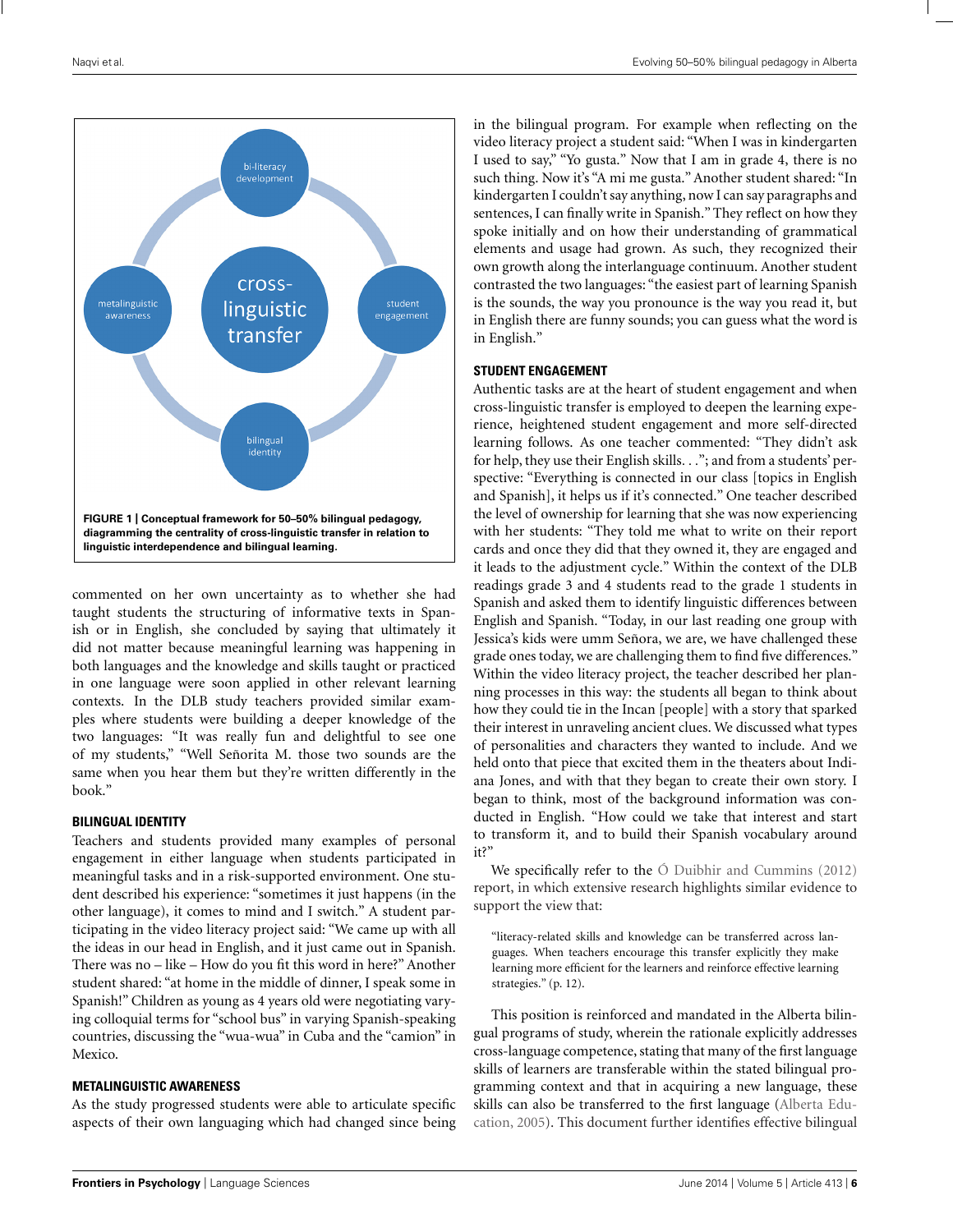<span id="page-6-0"></span>learning environments as those where there is a significant relationship between various subject area experiences and where connections to prior knowledge and experience are made (Alberta Education, 2005).

## **DISCUSSION: CONCLUSION AND RECOMMENDATIONS**

Referring back to [Ó Duibhir and Cummins](#page-7-0) [\(2012](#page-7-0)) and to the rationale in the Alberta bilingual programs of study, the researchers advocate for a pedagogy building on connections across languages (in this specific example Spanish and English). Our results provide powerful examples of flexible approaches to bilingual pedagogy that foster higher levels of literacy engagement in both languages, as well as other relevant learning effects as described in **[Figure 1](#page-5-0)**. "When we free ourselves from exclusive reliance on monolingual instructional approaches, a wide variety of opportunities arise...that acknowledge the reality of, and strongly promote cross-linguistic transfer (Cummins, 2007).

Through our findings we invite practitioners to reflect on the proposed framework as a stepping stone to evolving a collaborative pedagogy with cross-linguistic transfer at the center of this work. Our results provide a strong argument for practitioners and researchers to address the following recommendations:

- (1) Allow for flexibility in scheduling so that inter-disciplinary and inter-linguistic learning facilitate cross-linguistic transfer; ultimately supporting all elements in the framework.
- (2) Participate in further action research regarding current bilingual pedagogy that is tailored to each specific learning context and the potential programming similarities and differences in each [e.g., elementary years (kindergarten to grade 6) 50% English-50% Spanish vs. junior high (grade 7 to grade 9) 65% English-35% Spanish], as well as further research regarding metacognitive and metalinguistic awareness in this cross-linguistic learning environment.
- (3) Research approaches for explicitly addressing the second language learning component within this bilingual context.
- (4) Negotiate professional learning networks to participate and collaborate in action research to further explore the dynamics of inter-linguistic task design, with specific attention to feedback and practice in L2, and to address controversial elements such as translanguaging and translation in the bilingual classroom, while specifically outlining the role and purpose for language usages in task design.
- (5) Support recruitment and professional learning that assures an aligned vision of appropriate pedagogy for the bilingual context.

## **ACKNOWLEDGMENTS**

We wish to gratefully acknowledge the participation of the research team members, partner educators, parents, volunteer readers, support staff and administration. As well we thank the student participants who took part in the DLB reading program, the video-literacy project, and the student interviews and questionnaires. Finally, we thank Professor Jim Cummins (Canada Research Chair) at the University of Toronto for his interest in and support of the work. This project was supported by the Calgary Board of Education.

#### **REFERENCES**

- Alberta Education. (2000). "School act," in *Revised Statues of Alberta*. Available at: <http://www.qp.alberta.ca/documents/Acts/s03.pdf>
- Alberta Education. (2005). *Spanish Language Arts Kindergarten to Grade 6 (Program of Study)*. Available at: [http://www.education.alberta.ca/media/8312](http://www.education.alberta.ca/media/831240/span_ele.pdf) [40/span\\_ele.pdf](http://www.education.alberta.ca/media/831240/span_ele.pdf)
- Alberta Education. (2006). *Memorandum of Understanding for Education Cooperation Between The Ministry of Education and Science of the Kingdom of Spain and the Department of Education of the Province of Alberta*. Available at: <http://www.international.alberta.ca/documents/International/Spain-AB.pdf>
- Alberta Education. (2012). *Guide to Education, ECS to Grade 12, 2012–2013*. Available at: [http://newsmanager.commpartners.com/linktrack.](http://newsmanager.commpartners.com/linktrack.php?url=http%3A%2F%2Feducation.alberta.ca%2Fadmin%2Fresources%2Fguidetoed.aspx) php?url=[http%3A%2F%2Feducation.alberta.ca%2Fadmin%2Fresources%2](http://newsmanager.commpartners.com/linktrack.php?url=http%3A%2F%2Feducation.alberta.ca%2Fadmin%2Fresources%2Fguidetoed.aspx) [Fguidetoed.aspx](http://newsmanager.commpartners.com/linktrack.php?url=http%3A%2F%2Feducation.alberta.ca%2Fadmin%2Fresources%2Fguidetoed.aspx)
- Calgary Board of Education. (2013). School Enrolment Report 2013–2014. Available http://www.cbe.ab.ca/aboutus/documents/2013-2014-School-Enrolment-[Report.pdf.](http://www.cbe.ab.ca/aboutus/documents/2013-2014-School-Enrolment-Report.pdf)16, Attachment II
- Celic, C., and Seltzer, K. (2011). *Translanguaging: A CUNY-NYSIEB Guide for Educators.* New York: CUNY – NYSIEB, The Graduate Center, The City University of New York.
- Creese, A., and Blackledge, A. (2010). Translanguaging in the bilingual classroom: a Pedagogy for learning and teaching? *Mod. Lang. J.* 94, 103–115. doi: 10.1111/j.1540-4781.2009.00986.x
- Cummins, J. (1979). Linguistic interdependence and the educational development of bilingual children. *Rev. Educ. Res.* 49, 222–251. doi: 10.3102/00346543049002222
- Cummins, J. (1981). "The role of primary language development in promoting educational success for language minority students,"in *California State Department of Education (Ed.), Schooling and Language Minority Students: A Theoretical Frame-Work* (Los Angeles: Evaluation, Dissemination and Assessment Center, California State University), 3–49.
- Cummins, J. (1996). *Negotiating identities: education for empowerment in a diverse society*. Los Angeles, CA: California Association for Bilingual Education.
- Cummins, J. (2000). *Language, Power and Pedagogy: Bilingual Children in the Crossfire*. Clevedon: Multilingual Matters.
- Cummins, J. (2001). *Negotiating Identities: Education for Empowerment in a Diverse Society*. Los Angeles, CA: California Association for Bilingual Education.
- Cummins, J. (2005). A proposal for action; strategies for recognizing heritage language competencies as alearning resource within the mainstream classroom. *Mod. Lang. J.* 89, 585–592.
- Cummins, J. (2007). Rethinking monolingual instructional strategies in multilingual classrooms. *Can. J. Appl. Linguist.* 10, 221–240.
- Cummins, J. (2008). "Teaching for transfer: challenging the two solitudes assumption in bilingualeducation," in *Encyclopedia of Language and Education*, Vol. 5, *Bilingual education,* 2nd Edn, eds J. Cummins and N. H. Hornberger (Boston: Springer), 65–75.
- Cummins, J. (2009). Pedagogies of choice: challenging coercive relations of power in classrooms and communities. *Int. J. Biling. Educ. Biling.* 12, 261–271.
- Cummins, J. (2011). *The Power of Pedagogy: Negotiating the Identities of Competencies in the Language Classroom*. Graz: ECML Conference.
- Cummins, J. (2014). To what extent are canadian second language policies evidencebased? Reflections on the intersections of research and policy. *Front. Psychol.* 5:358. doi: 10.3389/fpsyg.2014.00358
- Cummins, J., Bismilla, V., Chow, P., Cohen, S., Giampapa, F., Leoni, L., et al. (2005). Affirming identity in multilingual classrooms. *Educ. Leadersh.* 63, 38–43.
- Dressler, C., and Kamil, M. L. (2006). "First- and second-language literacy," in *Developing Literacy in Second-Language Learners. Report of the National Literacy Panel on Language-Minority Children and Youth,* eds D. August and T. Shanahan (Mahwah, NJ: Lawrence Erlbaum Associates Publishers), 197–238.
- Escamilla, K., and Hopewell, S. (2009). "Transitions to biliteracy: creating positive academic trajectories for emerging bilinguals in the United States," in *International Perspectives on Bilingual Education Policy, Practice and Controversy*, ed. J. E. Petrovic (Charlotte, NC: Information Age Publishing), 60–94.
- Escamilla, K., and Hopewell, S. (2010). "Transitions to biliteracy: creating positive academic trajectories for emerging bilinguals in the United States," in *International Perspectives on Bilingual Education: Policy, Practice, Controversy*, ed. J. E. Petrovic (Charlotte, NC: Information Age Publishing), 69–93.